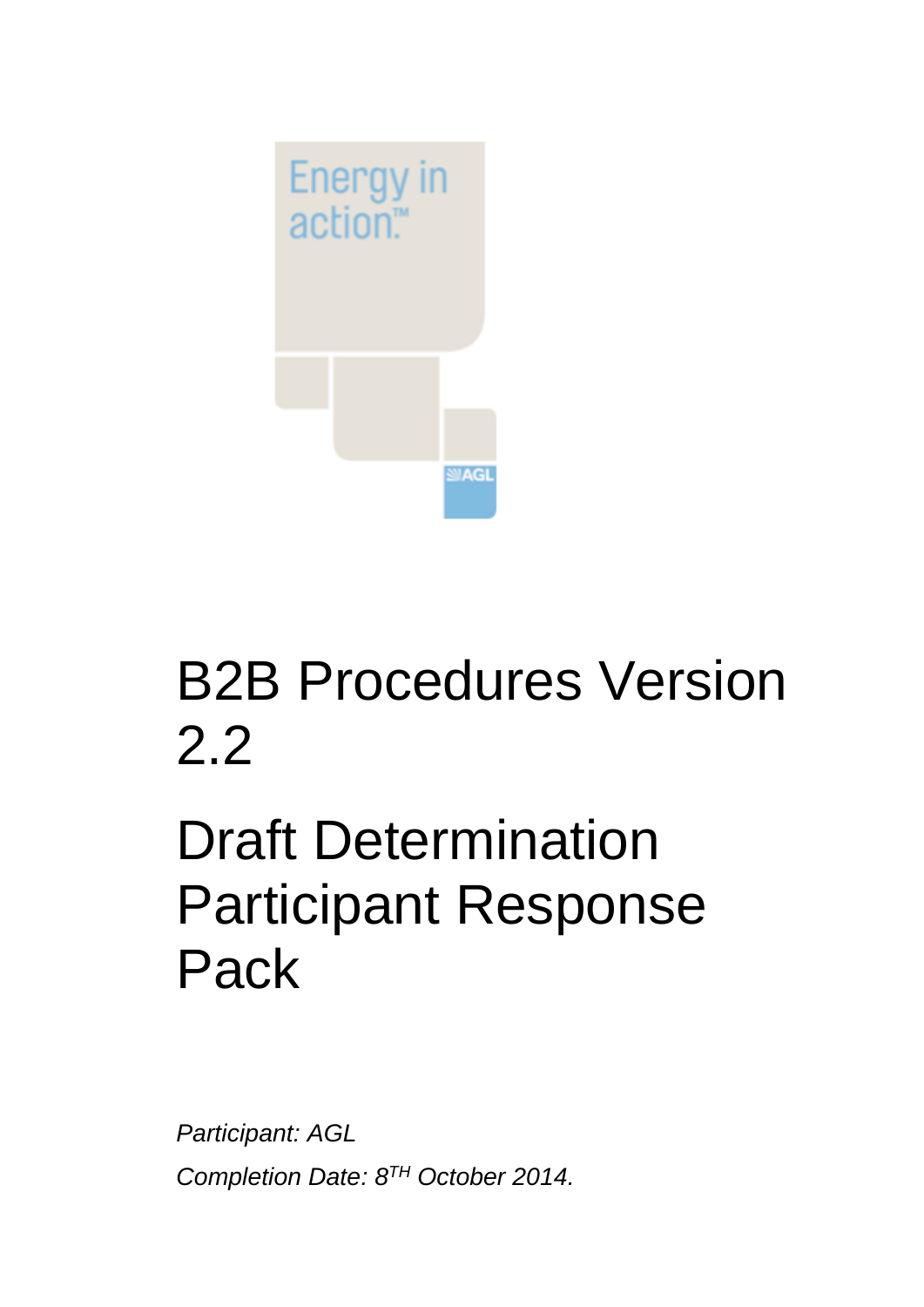#### **9. Participant Responses**

This section lists the changes proposed to the B2B Procedures: Version 2.1

Proposed changes have been categorised as Procedure changes as follows;

- Table 9.1 covers the proposed changes to the B2B Procedure Customer and Site Details Notification Process.
- Table 9.2 covers the proposed changes to the B2B Procedure Service Order Process.
- Table 9.3 covers the proposed changes to the B2B Meter Data Process.
- Table 9.4 covers the proposed changes to the B2B Procedure One Way Notification Process.
- Table 9.5 covers the proposed changes to the B2B Procedure Technical Guideline for B2B Procedures.
- Table 9.6 covers the proposed changes to the B2B Procedure Technical Delivery Specification.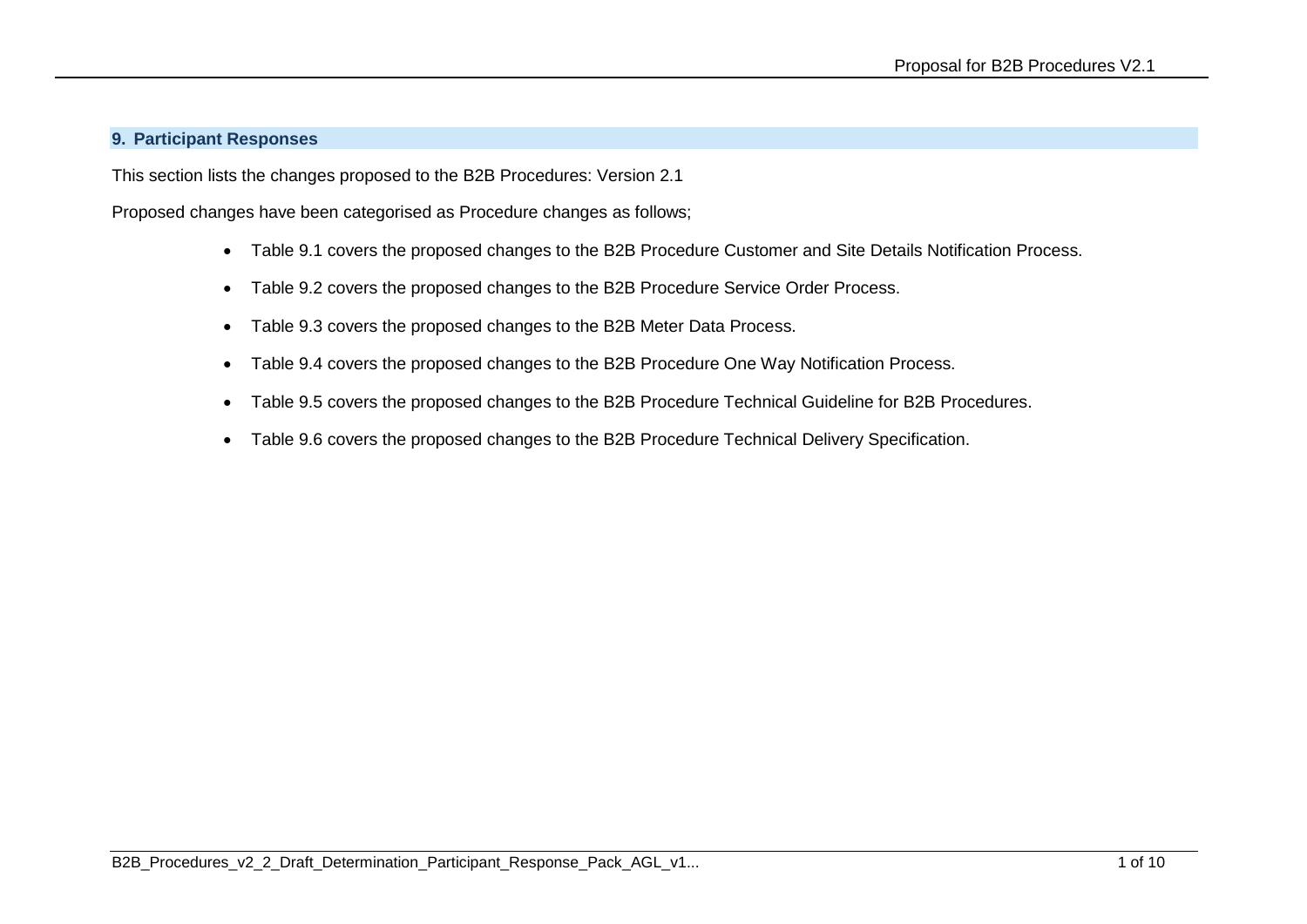#### **9.1 Proposed changes to the B2B Procedure Customer and Site Details Notification Process**

Please complete the relevant columns below in order to record your response. If you have no comments on this document please note this as a general comment in the table.

| <b>Item</b> | ID  | <b>Clause/Issue/Comment</b>                  | <b>Proposed revised B2B Procedures text</b> | <b>Rating</b><br>$(H/M/L^1)$ | <b>AEMO Response</b> |
|-------------|-----|----------------------------------------------|---------------------------------------------|------------------------------|----------------------|
|             |     |                                              | Blue underline means insert                 |                              |                      |
|             |     |                                              | <b>Red strikeout</b> means delete           |                              |                      |
| 8.1.1       | 721 | AGL is supportive of the proposed<br>changes |                                             |                              |                      |
| 8.1.1       | 721 | AGL is supportive of the proposed<br>changes |                                             |                              |                      |
|             |     |                                              |                                             |                              |                      |
|             |     |                                              |                                             |                              |                      |

-

 $1$  L= Low: Not critical. Issues / comments are minor. They add clarity to the document. No major concern if not included in any further revisions M= Medium: Important. Strong case that issue / comments should be considered and an update to the document is desirable, but not critical. H= High: Critical. The issues / comments are fundamental and failure to make necessary changes has the potential to impact consensus.

B2B\_Procedures\_v2\_2\_Draft\_Determination\_Participant\_Response\_Pack\_AGL\_v1... 2 of 10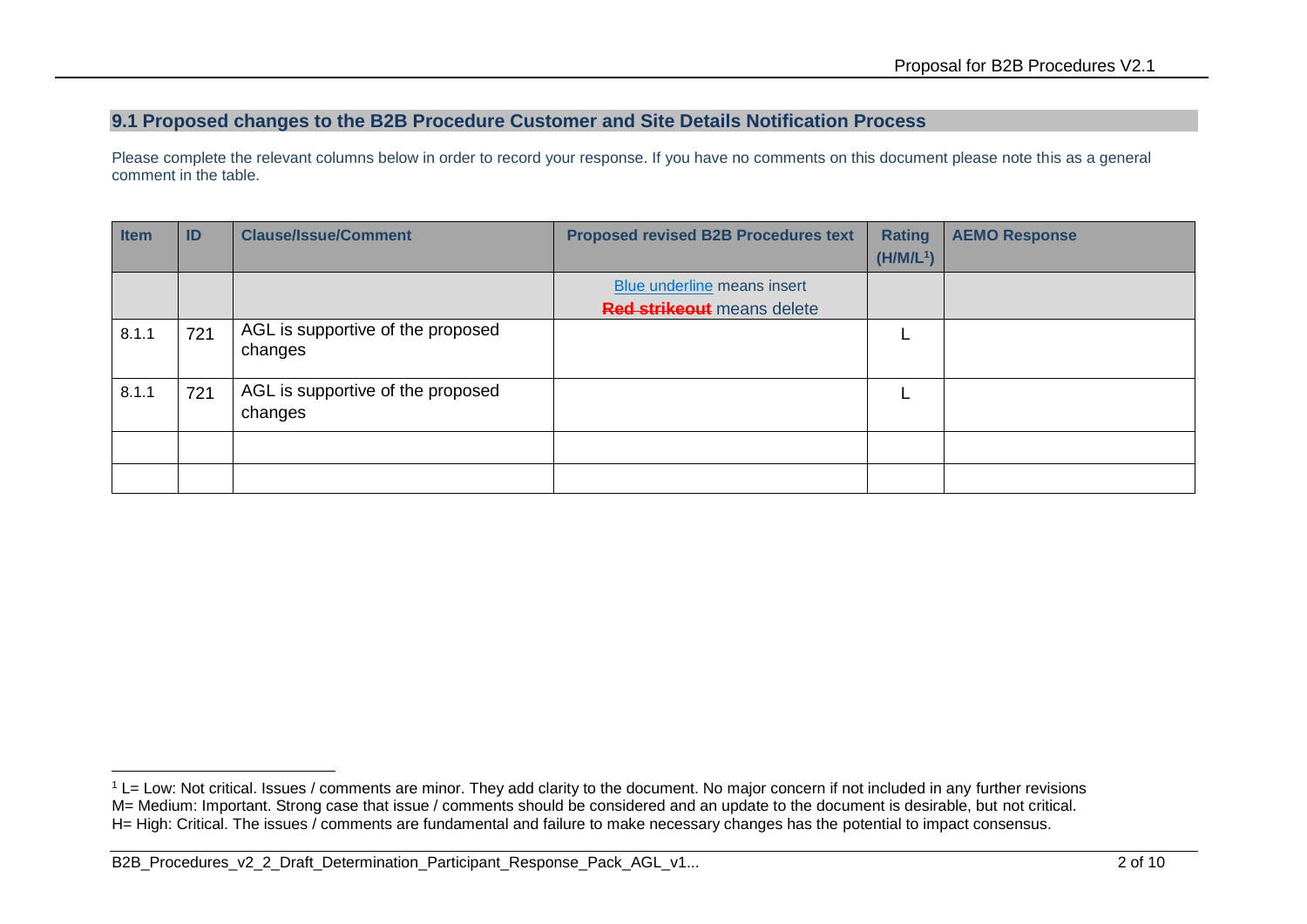#### **9.2 Proposed changes to the B2B Procedure Service Order Process**

Please complete the relevant columns below in order to record your response. If you have no comments on this document please note this as a general comment in the table.

| <b>Item</b> | ID  | <b>Clause/Issue/Comment</b>                  | <b>Proposed revised B2B Procedures text</b> | <b>Rating</b>         | <b>AEMO Response</b> |
|-------------|-----|----------------------------------------------|---------------------------------------------|-----------------------|----------------------|
|             |     |                                              |                                             | (H/M/L <sup>2</sup> ) |                      |
|             |     |                                              | Blue underline means insert                 |                       |                      |
|             |     |                                              | <b>Red strikeout</b> means delete           |                       |                      |
| 8.2.1       | 721 | AGL is supportive of the proposed<br>changes |                                             |                       |                      |
|             |     |                                              |                                             |                       |                      |
|             |     |                                              |                                             |                       |                      |
|             |     |                                              |                                             |                       |                      |

<sup>-</sup> $2$  L= Low: Not critical. Issues / comments are minor. They add clarity to the document. No major concern if not included in any further revisions M= Medium: Important. Strong case that issue / comments should be considered and an update to the document is desirable, but not critical. H= High: Critical. The issues / comments are fundamental and failure to make necessary changes has the potential to impact consensus.

B2B\_Procedures\_v2\_2\_Draft\_Determination\_Participant\_Response\_Pack\_AGL\_v1... 4 of 10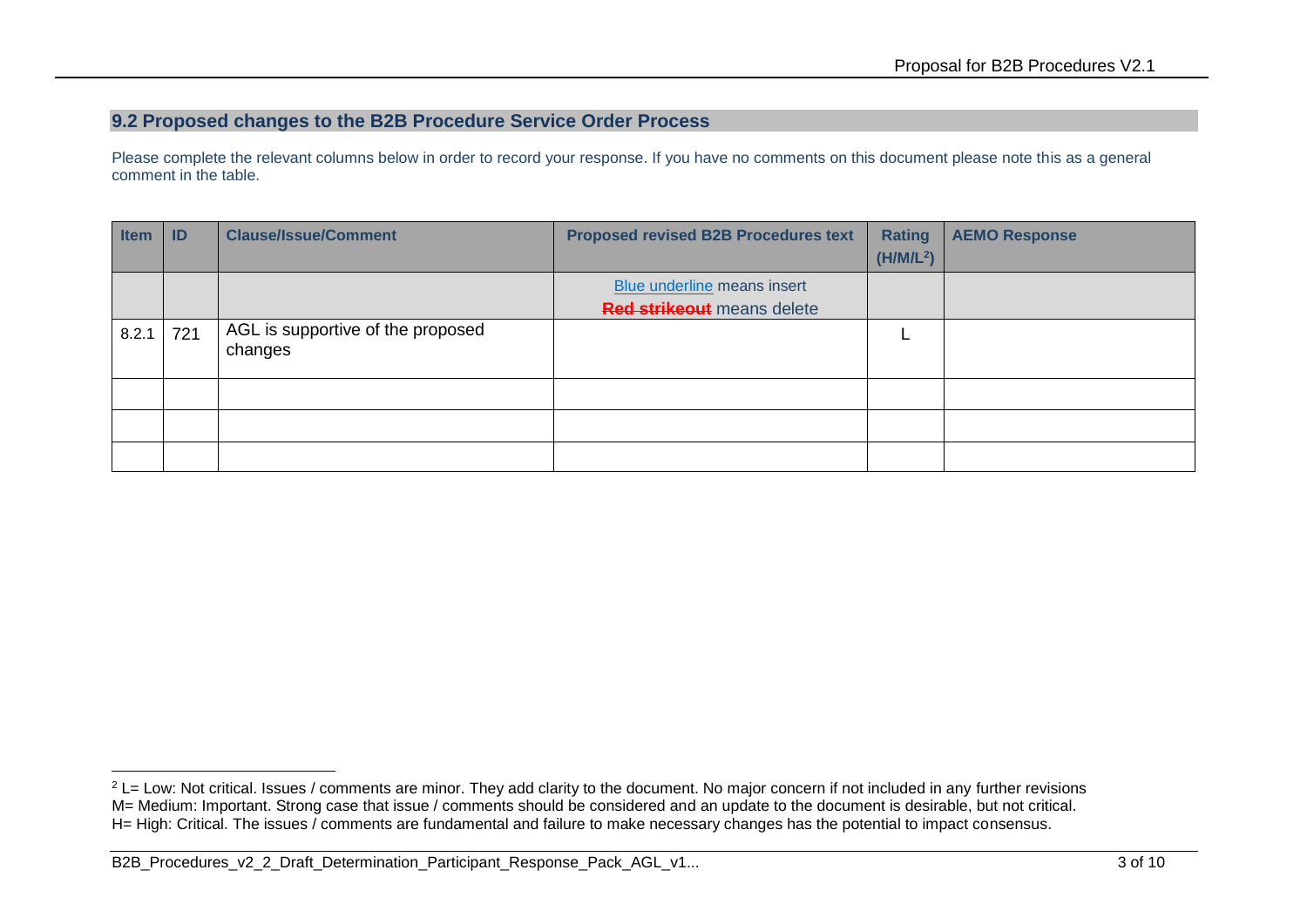### **9.3 Proposed changes to the B2B Procedure Meter Data Process**

Please complete the relevant columns below in order to record your response. If you have no comments on this document please note this as a general comment in the table.

| <b>Item</b> | ID  | <b>Clause/Issue/Comment</b>                                                                                                                                                                                                                                                                                                                                                                                      | <b>Proposed revised B2B Procedures text</b>                                                                                                                                                                                                                 | <b>Rating</b><br>$(H/M/L^3)$ | <b>AEMO Response</b> |
|-------------|-----|------------------------------------------------------------------------------------------------------------------------------------------------------------------------------------------------------------------------------------------------------------------------------------------------------------------------------------------------------------------------------------------------------------------|-------------------------------------------------------------------------------------------------------------------------------------------------------------------------------------------------------------------------------------------------------------|------------------------------|----------------------|
|             |     |                                                                                                                                                                                                                                                                                                                                                                                                                  | Blue underline means insert<br><b>Red strikeout</b> means delete                                                                                                                                                                                            |                              |                      |
| 8.3.1       | 721 | AGL is supportive of the proposed<br>changes                                                                                                                                                                                                                                                                                                                                                                     |                                                                                                                                                                                                                                                             |                              |                      |
| 8.3.2       | 721 | AGL is supportive of the proposed<br>changes                                                                                                                                                                                                                                                                                                                                                                     |                                                                                                                                                                                                                                                             |                              |                      |
| 8.3.3       | 721 | AGL is supportive of the proposed<br>changes                                                                                                                                                                                                                                                                                                                                                                     |                                                                                                                                                                                                                                                             |                              |                      |
| 8.3.4       | 721 | AGL is not supportive of the wording<br>proposed under 3.2.3 a. 'prior to the<br>completion of'                                                                                                                                                                                                                                                                                                                  | Timing Requirements for<br>1.1.1<br>ProvideMeterDataRequest.                                                                                                                                                                                                | н                            |                      |
|             |     | AGL provided feedback as an MSWG<br>member which included the<br>recommendation for the wording to be<br>changed to enable a PMD to be initiated<br>for Type 1-4 meters on the $4th$ business<br>day rather than following the completion<br>of the fourth business day (fifth<br>business day). The proposed wording is<br>providing an extra day, we don't believe<br>this was the intention to do this as the | A Participant must not issue a<br>a.<br>ProvideMeterDataRequest relating<br>to a scheduled reading event<br>until: prior to the completion of:<br>a. Four Business Days<br>following the read<br>event for type 1, 2, 3<br>and 4 Metering<br>Installations; |                              |                      |

<sup>&</sup>lt;sup>3</sup> L= Low: Not critical. Issues / comments are minor. They add clarity to the document. No major concern if not included in any further revisions M= Medium: Important. Strong case that issue / comments should be considered and an update to the document is desirable, but not critical. H= High: Critical. The issues / comments are fundamental and failure to make necessary changes has the potential to impact consensus.

-

B2B\_Procedures\_v2\_2\_Draft\_Determination\_Participant\_Response\_Pack\_AGL\_v1... 4 of 10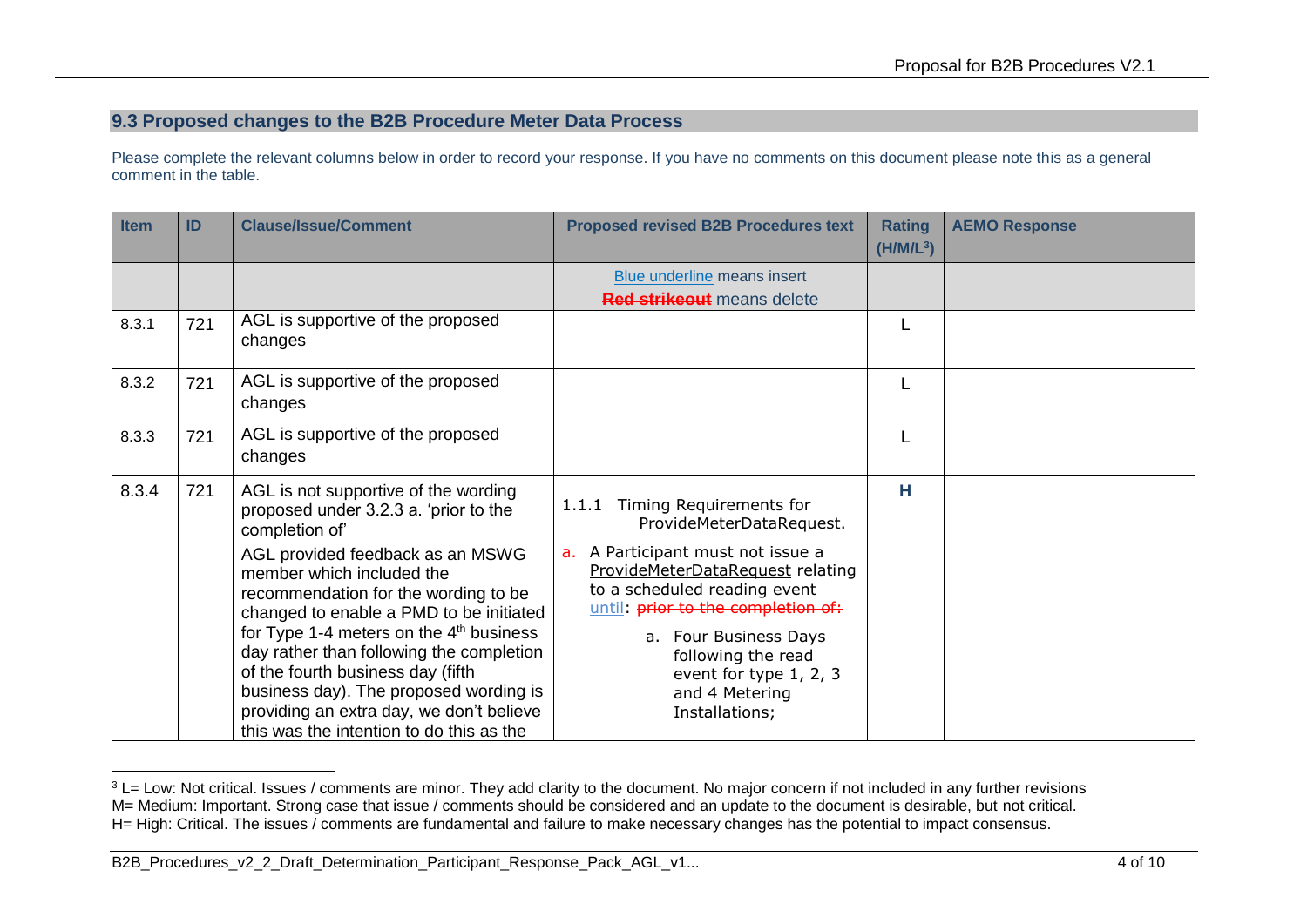| <b>Item</b> | ID  | <b>Clause/Issue/Comment</b>                                                                                                                                                                                                                                                                                                                                                                                                    | <b>Proposed revised B2B Procedures text</b>                                                                                                                                                                                                                                                                                                                                                                                                                                                                                                                | <b>Rating</b><br>$(H/M/L^3)$ | <b>AEMO Response</b> |
|-------------|-----|--------------------------------------------------------------------------------------------------------------------------------------------------------------------------------------------------------------------------------------------------------------------------------------------------------------------------------------------------------------------------------------------------------------------------------|------------------------------------------------------------------------------------------------------------------------------------------------------------------------------------------------------------------------------------------------------------------------------------------------------------------------------------------------------------------------------------------------------------------------------------------------------------------------------------------------------------------------------------------------------------|------------------------------|----------------------|
|             |     | detail in other material discussed by<br>MSWG members appears to have<br>equalled on the 4 <sup>th</sup> business day.<br>This also applies b.<br>In addition, in our opinion changing the<br>wording to 'until' appears more<br>appropriate to align with clause 2.9e A<br>participant must not send a<br>ProvideMeterDataRequest until the<br>regulated period (refer 3.2.2.a) for the<br>delivery of MDFF Data has expired. | b. Six Business Days<br>following the published<br>Next Scheduled Read<br>Date for type 5 and 6<br>Metering Installations;<br>and<br>c. The seventh Business<br>Day of the calendar<br>month for the previous<br>month's MDFF Data,<br>for type 7 Metering<br>Installations.<br>b. A participant must not issue a<br>ProvideMeterDataRequest,<br>relating to a ServiceOrderRequest<br>for type 5 and 6 Metering<br>Installations until prior to the<br>completion of four Business days<br>following the receipt of the<br>completed ServiceOrderResponse. |                              |                      |
| 8.4.1       | 721 | AGL is supportive of the proposed<br>changes                                                                                                                                                                                                                                                                                                                                                                                   |                                                                                                                                                                                                                                                                                                                                                                                                                                                                                                                                                            |                              |                      |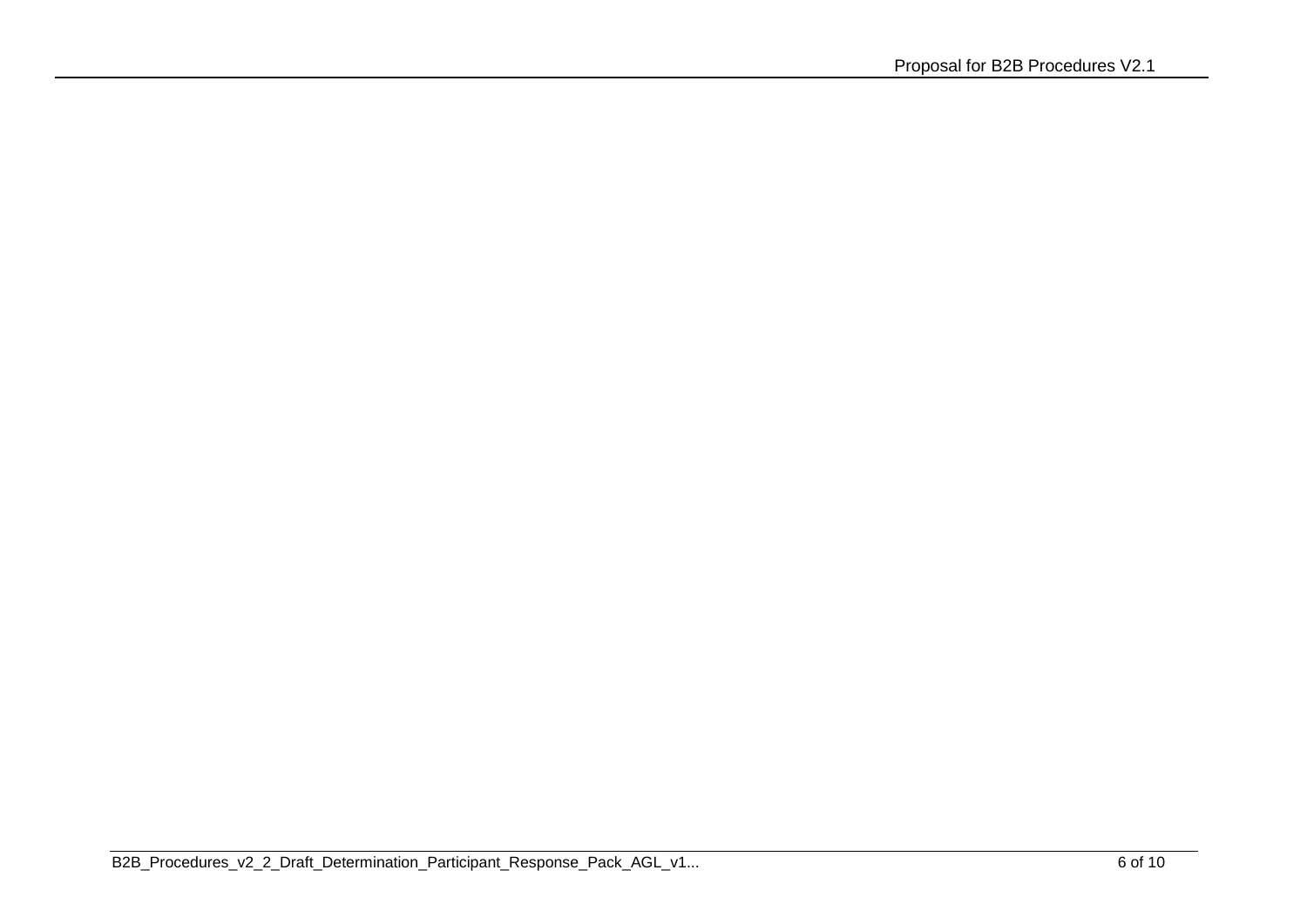### **9.4 Proposed changes to the B2B Procedure One Way Notification Process**

Please complete the relevant columns below in order to record your response. If you have no comments on this document please note this as a general comment in the table.

| <b>Item</b> | ID  | <b>Clause/Issue/Comment</b>                  | <b>Proposed revised B2B Procedures text</b> | <b>Rating</b>         | <b>AEMO Response</b> |
|-------------|-----|----------------------------------------------|---------------------------------------------|-----------------------|----------------------|
|             |     |                                              |                                             | (H/M/L <sup>4</sup> ) |                      |
|             |     |                                              | Blue underline means insert                 |                       |                      |
|             |     |                                              | <b>Red strikeout</b> means delete           |                       |                      |
| 8.4.1       | 001 | AGL is supportive of the proposed<br>changes |                                             |                       |                      |
|             |     |                                              |                                             |                       |                      |
|             |     |                                              |                                             |                       |                      |
|             |     |                                              |                                             |                       |                      |

-

<sup>&</sup>lt;sup>4</sup> L= Low: Not critical. Issues / comments are minor. They add clarity to the document. No major concern if not included in any further revisions M= Medium: Important. Strong case that issue / comments should be considered and an update to the document is desirable, but not critical. H= High: Critical. The issues / comments are fundamental and failure to make necessary changes has the potential to impact consensus.

B2B\_Procedures\_v2\_2\_Draft\_Determination\_Participant\_Response\_Pack\_AGL\_v1... 4 and 10 of 10 of 10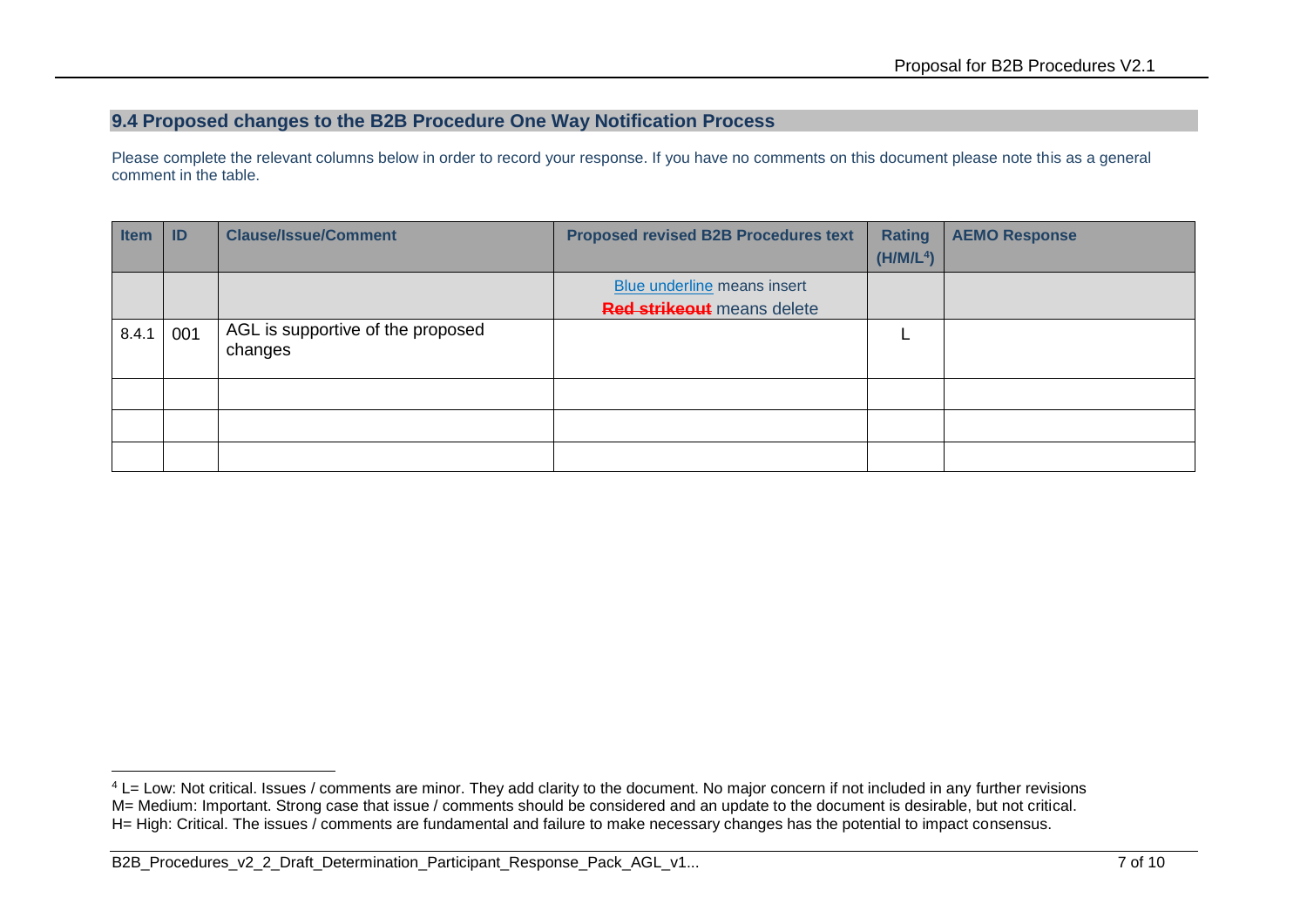#### **9.5 Proposed changes to the B2B Procedure Technical Guidelines for B2B Procedures**

Please complete the relevant columns below in order to record your response. If you have no comments on this document please note this as a general comment in the table.

| <b>Item</b> | ID  | <b>Clause/Issue/Comment</b>                  | <b>Proposed revised B2B Procedures text</b> | <b>Rating</b>         | <b>AEMO Response</b> |
|-------------|-----|----------------------------------------------|---------------------------------------------|-----------------------|----------------------|
|             |     |                                              |                                             | (H/M/L <sup>5</sup> ) |                      |
|             |     |                                              | Blue underline means insert                 |                       |                      |
|             |     |                                              | <b>Red strikeout</b> means delete           |                       |                      |
| 8.5.1       | 721 | AGL is supportive of the proposed<br>changes |                                             |                       |                      |
|             |     |                                              |                                             |                       |                      |
|             |     |                                              |                                             |                       |                      |
|             |     |                                              |                                             |                       |                      |

<sup>-</sup> $5$  L= Low: Not critical. Issues / comments are minor. They add clarity to the document. No major concern if not included in any further revisions M= Medium: Important. Strong case that issue / comments should be considered and an update to the document is desirable, but not critical. H= High: Critical. The issues / comments are fundamental and failure to make necessary changes has the potential to impact consensus.

B2B\_Procedures\_v2\_2\_Draft\_Determination\_Participant\_Response\_Pack\_AGL\_v1... 4 of 10